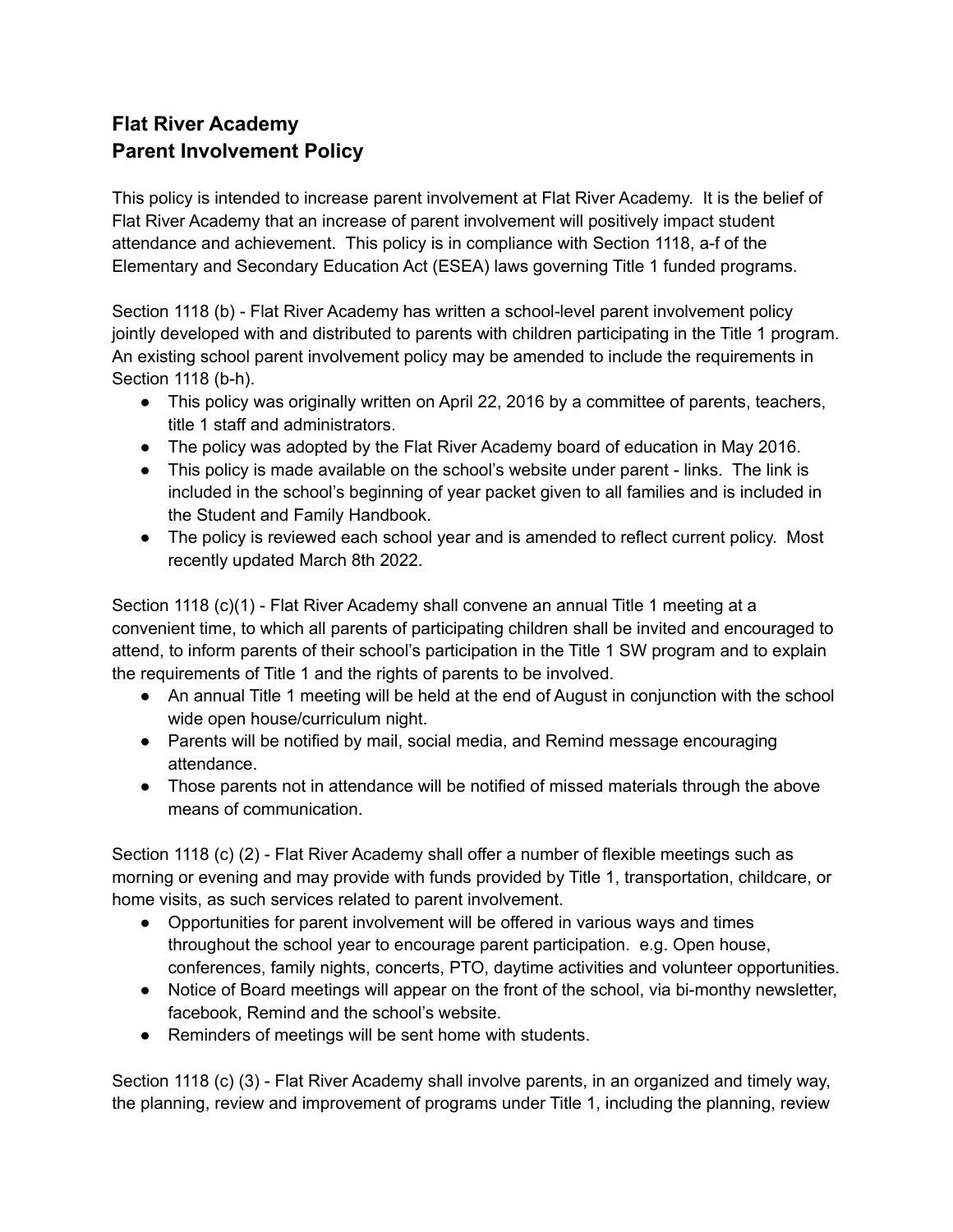and improvement of the school-level parent involvement policy and the joint development of the school-wide program Plan.

- Parents will be invited to participate in a school improvement meeting at least once each school year.
- Parents will be surveyed at least once per year to gather information about current programs, services and overall school climate at least once per year.
- Parents will be encouraged to participate and provide feedback at events throughout the year by giving opportunities to speak, voice concerns, comment and complete surveys.

Section 1118 (c) (4) (A) - Flat River Academy will provide parents of participating children with timely information.

- School newsletters are provided to parents bi-monthly with information. This newsletter is sent: hard-copy with students, posted onto Facebook, posted to the school's website, and linked in Remind texts.
- Notice of meetings are provided in the school newsletter, Remind, Facebook and on the school's website.
- Student test results on district assessments (NWEA) will be provided to parents 3 times per year (Fall, Winter, Spring). Results are sent via hard-copy with students or at parent-teacher conferences.
- Report cards are sent home 4 times each year and parent teacher conferences are scheduled in October and March of each year. Conferences are flexible to include both in-person, virtual and phone opportunities. Parents may request a conference at any time during the school year.

Section 1118 (c) (4)(B) Flat River Academy shall provide parents of participating children a description and explanation of the curriculum in use at the school, the forms of academic assessment used to measure student progress, and the proficiency levels students are expected to meet.

- Flat River Academy has the school's curriculum along with pacing information available on the school's website under Parents - Links - Curriculum.
- Course expectations are outlined in the curriculum.
- Curriculum information and expectations are also provided at Open House at the beginning of the school year.
- Student progress is provided through report cards, parent notifications, progress reports, parent/teacher conferences and conversations and emails.
- Student progress on proficiency are reviewed through MSTEP/PSAT results shared with parents once a year, and NWEA results shared 3 times per year to track progress.
- Overall growth and proficiency for the school is shared at school board meetings.

Section 1118 (c) (2)(C) - Flat River Academy shall provide parents of participating children, if requested by parents, opportunities for regular meetings to formulate suggestions and to participate, as appropriate, in decisions relating to the education of their children, and respond to any such suggestions as soon as practicably possible.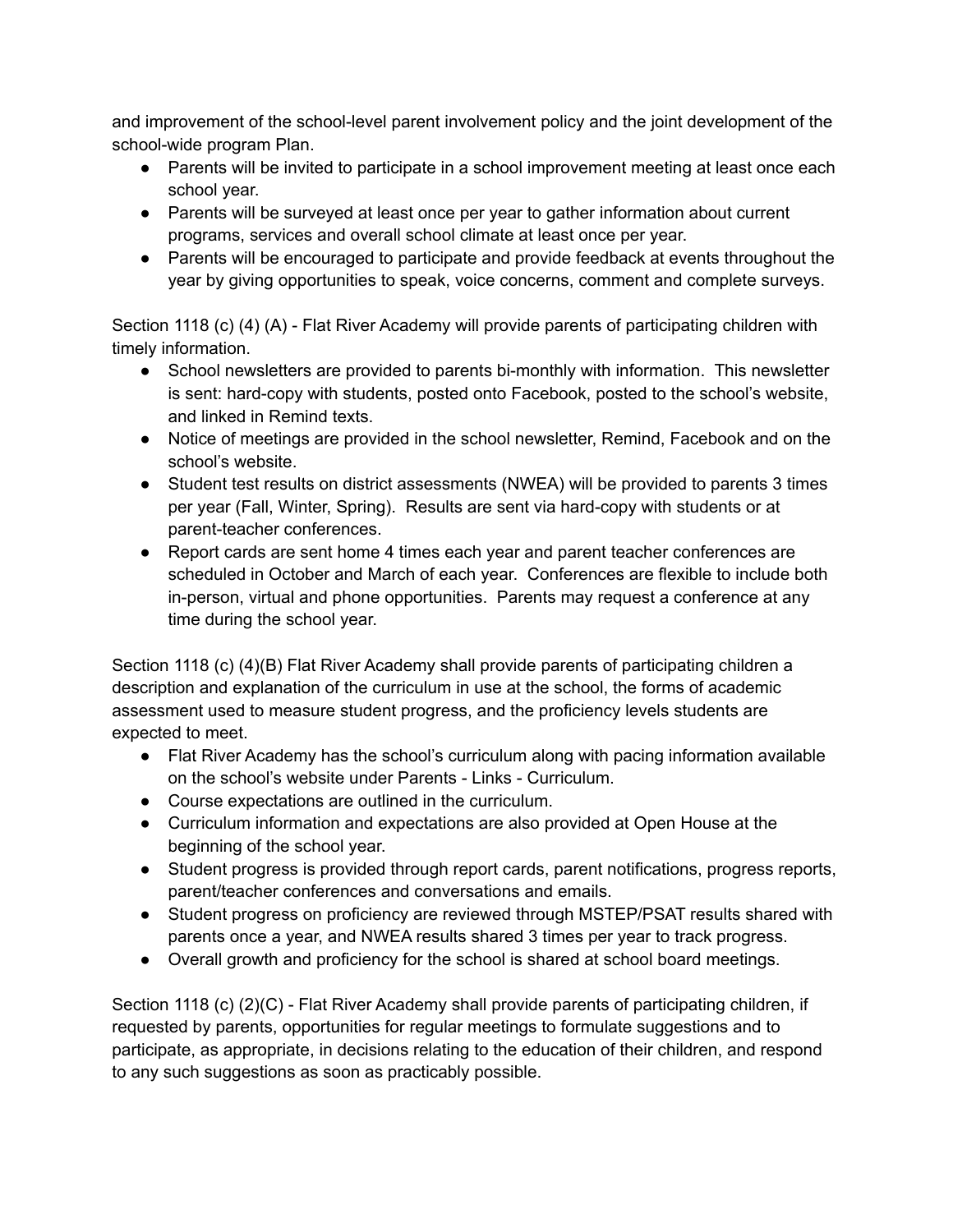- Flat River Academy will honor any request for a meeting with parents by setting up a meeting with the building principal and include any relevant party promptly.
- Flat River Academy will provide avenues for parents to participate and respond in suggestions for school improvement which may include:
	- Curriculum meetings
	- Conferences
	- Title 1 meetings
	- PTO group
	- School board meetings
	- Direct meetings with the school principal

Section 1118 (c) (5) - Flat River Academy shall ensure that if the schoolwide program plan under Section 1114 (b)(2) is not satisfactory to the parents of participating children, submit any parent comments on the plan with the school makes the plan available to the LEA.

- The Student and Family Handbook outlines the protocol in which the school will respond to parental concerns.
- Parents are encouraged to present questions, concerns and responses to all school plans to the school board.
- Parent surveys are conducted at a minimum of 1 time a year in order to collect feedback.

Section (d)(1) Flat River Academy shall jointly develop with parents a compact that outlines how the entire school staff, parents and students will share the responsibility for improved student academic achievement and the means by with the school and parents will build and develop a partnership to help children achieve the state's high standards.

- A parent-school compact was written on April 22, 2016 by the Title 1 school-wide committee. It is reviewed each year and updated as needed.
- Parents and staff each sign the compact at the beginning of each school year. This is part of the packet given to parents at Open house at the beginning of of the year.

Section 1118 (d)(2)(A) - Flat River Academy shall include a schedule for elementary school parent teacher conference, at least annually, during which the compact shall be discussed as the compact relates to the individual child's achievement.

- Parents and staff each sign the compact at the beginning of each school year. This is part of the packet given to parents at Open house at the beginning of the year.
- Conferences are scheduled in both the Fall and Spring which the contents of the compact are reviewed and discussed with regards to each child's academic progress.

Section 1118 (d)(2)(B) - Flat River Academy shall provide frequent reports to parents on their child's progress.

- Report cards are issued 4 times per year.
- Student progress is provided through report cards, parent notifications, progress reports, parent/teacher conferences and conversations and emails.
- Student progress on proficiency are reviewed through MSTEP/PSAT results shared with parents once a year, and NWEA results shared 3 times per year to track progress.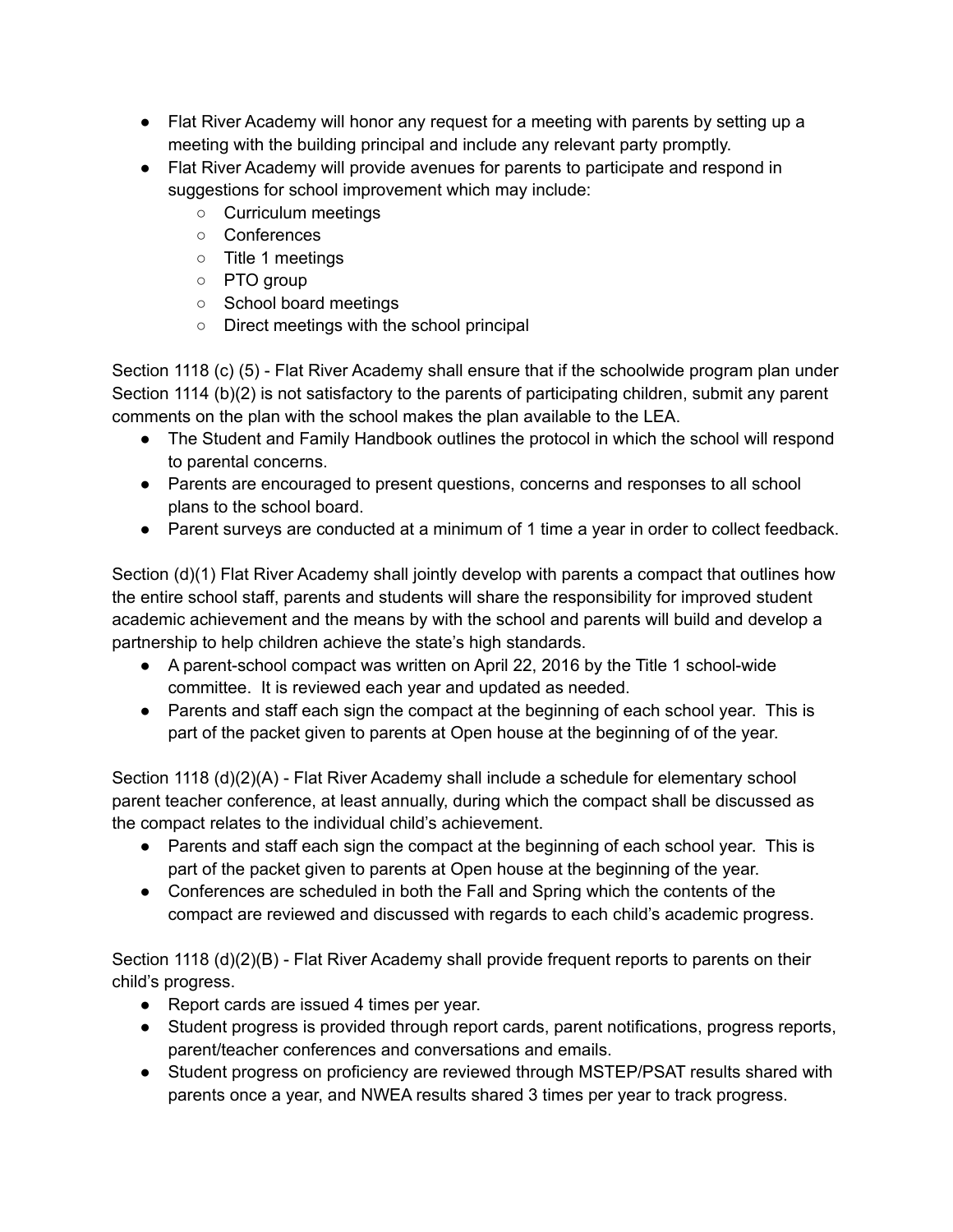● Skyward Family access allows parents to check their child's class progress at their convenience including: attendance, behavior, academic progress, and report cards.

Section 1118 (d)(2)(C) - Flat River Academy shall afford parents of children receiving Title 1 services reasonable access to staff, opportunities to volunteer and participate in their child's classroom activities.

- All parents have access to staff via email. A directory is available on the school's website. All teachers also have Remind service so that parents can contact them directly.
- Parents may also call the school and request to speak to a staff member. The staff member will be alerted and respond in a timely manner as soon as it is reasonable to do so.
- Teachers and the school offer opportunities for parents to volunteer including participating in classroom activities, reading to students, and attending field trips.

Section 1118 (e)(1) Flat River Academy shall provide assistance to parents of children served by the school or LEA, as appropriate, in understanding such topics such as the State's academic content standards, state student academic achievement standards, state and local assessments, and how to monitor their child's progress and work with educators to improve the achievement of their child,

- The school provides curriculum information at Open House in the beginning of each school year. Information about the curriculum and it's alignment to state standards is also provided on the school's website under Parents - links - curriculum.
- Flat River Academy utilizes a Standards Based report card that indicates a child's progress on state standards.
- Teachers review and discuss State Standards and curriculum during parent/teacher conferences where their child's progress is discussed and plans for parents to offer home support are encouraged.

Section 1118 (e)(2) - Flat River Academy shall provide materials and training to help parents work with their child to improve their child's academic achievement, such as literacy training and using technology, as appropriate, to foster parent involvement.

- Teachers send home materials as appropriate to support classroom learning.
- Teacher newsletter or other communication (Remind etc) communicate current content being taught to encourage parent involvement.
- Students are sent home with reading materials to support literacy at home.
- Special Family nights involve parents in academic learning with their child and often have take-home items to continue activities at home.
- Videos or instructions are posted online where parents can view to support student learning. E.g. - How to log into google classroom. How to access certain websites.
- Materials and conversations help parents to analyze their child's MSTEP and NWEA results.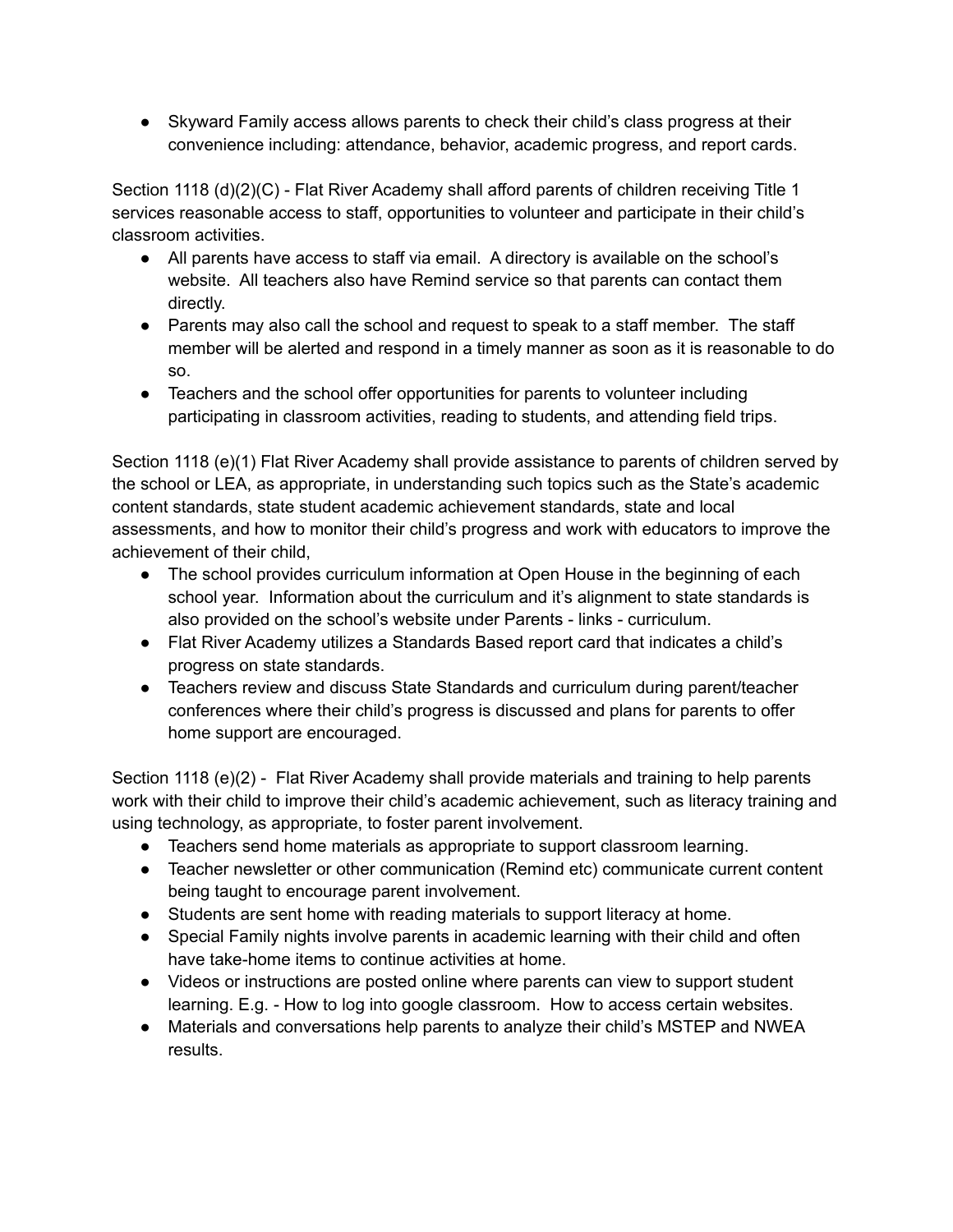Section 1118 (e)(3) - Flat River Academy shall, with the assistance of parents, educate teachers, pupil services, personnel, principals, and other staff in the value and the utility of parents' contributions. Educators should also receive guidance in ways to reach out to parents; to communicate with them, to work with them as equal partners, to implement and coordinate parent programs, and to build ties between parents and the school.

- Flat River Academy provides annual professional development dedicated to parent involvement.
- Flat River Academy has developed standards in professionalism through non-negotiables that all teachers have a responsibility to encourage parent involvement and communication.
	- This includes that the teacher must proactively contact parents with concerns over student progress.
	- Have 2 modes of communication: electronic and physical copy, to reduce barriers to communication.
	- $\circ$  Utilize the student planner each day to communicate with parents about daily topics.

Section 1118 (e)(4) - Flat River Academy shall to the extent feasible and appropriate, coordinate and integrate parent involvement programs and activities with Head Start, Reading First, Early Reading First, Even Start, The Home Instruction Program for Preschool Youngsters, The Parents as Teachers program, and public preschool and other programs, and conduct other activities such as parent resource centers that encourage and support parents in more fully participating in the education of their child.

- Flat River Academy encourages parents to participate in Kindergarten Round-up through marketing materials.
- Flat River Academy encourages parents to participate and enroll in local head start programs and local public preschool for appropriately aged children by distributing flyers, brochures and including links to such programs and applications on the school's website.
- Transition to high school opportunities are offered for 8th graders considering options for high school.
- Fliers for programs offered by the ISD and local community are distributed to students when appropriate.

Section 1118 (e)(5) - Flat River Academy shall ensure that information related to school and parent programs, meetings and other activities is sent to parents of participating children in a format, to the extent practicable, in a language parents can understand.

- All parent communication is presented in easily understood, concise language, free of overly technical language. When professional jargon is used, it is explained in detail.
- In the event that families are bilingual, parent communication will be translated to the parent's preferred language.
- Communication with parents is presented in a variety of formats to reduce barriers including: email, Skyward, Remind notification, paper hard-copy, website, social media.